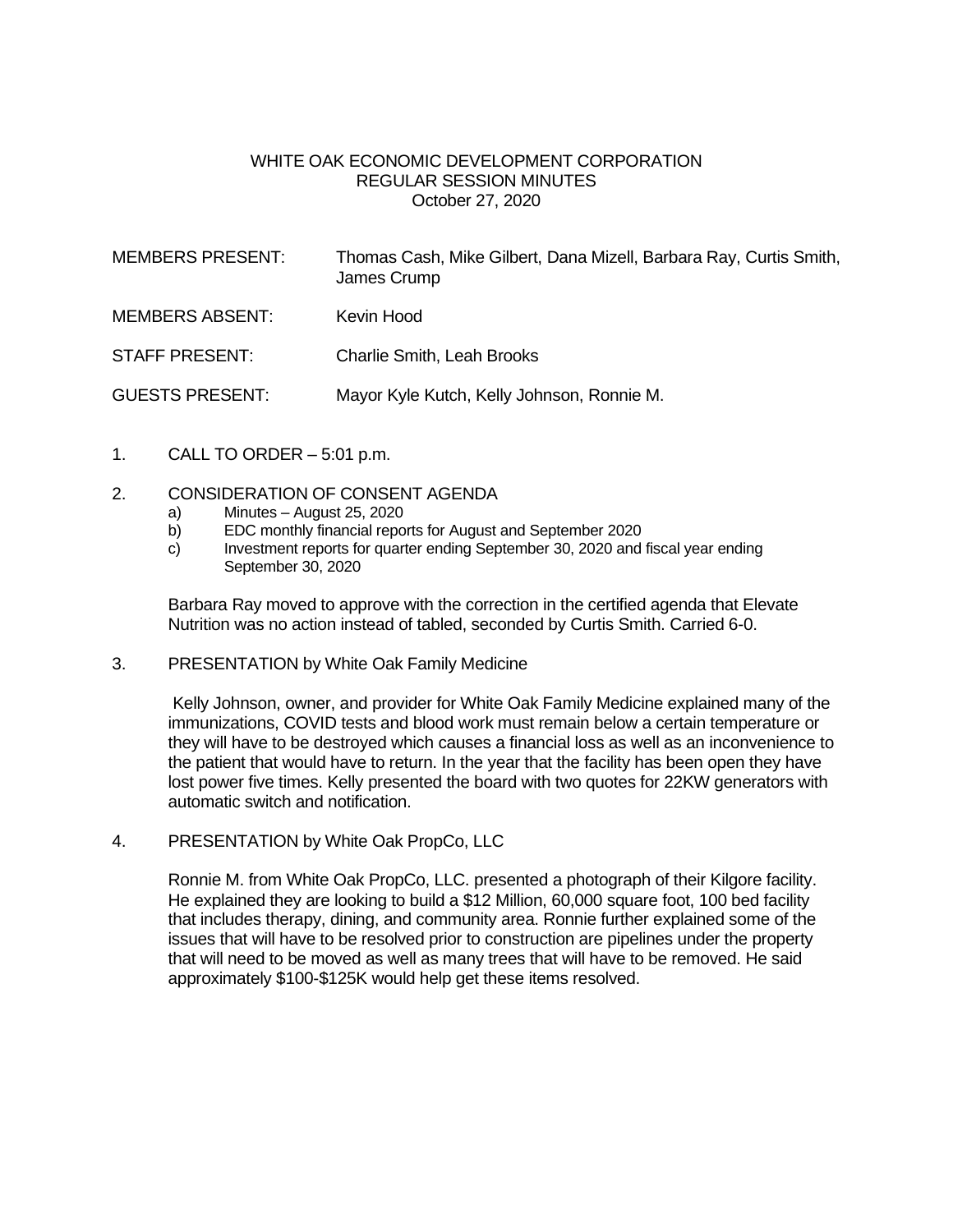# WHITE OAK ECONOMIC DEVELOPMENT MEETING MINUTES

October 27, 2020

P a g e | **2**

5. PRESENTATION by Cherokee Steel Fabricators, Inc.

Director Charlie Smith explained the board had previously offered \$50,000 toward the purchase of a Coper machine however Cherokee Steel decided to wait on the purchase due to the economy. Cherokee Steel has since found the same machine at a lower price and the current economy would justify the purchase of the machine and would like to ask for assistance in this purchase.

- 6. EXECUTIVE SESSION Pursuant to Government Code §551.087 for deliberation regarding economic development negotiations with the following
	- a) White Oak Family Medicine
	- b) White Oak PropCo, LLC.
	- c) Cherokee Steel Fabricators, Inc.

The board recessed into executive session at 5:20 p.m.

- 7. RECONVENE INTO OPEN SESSION and take any action necessary regarding
	- d) White Oak Family Medicine
	- e) White Oak PropCo, LLC.
	- f) Cherokee Steel Fabricators, Inc.

The board reconvened into open session at 5:42 p.m. Mike Gilbert moved to award a \$10,000 grant to White Oak Family Medicine for the purchase and installation of a generator from Ware Electric. Seconded by Curtis Smith.

Carried 6-0.

Barbara Ray moved to award no more than a \$40,000 grant to White Oak PropCo, LLC for sewer line installation. Seconded by Mike Gilbert. Carried 6-0.

Dana Mizell moved to award a \$25,000 grant to Cherokee Steel Fabricators, Inc toward the purchase of a Coper machine, seconded by James Crump. Carried 6-0.

8. CONSIDERATION of WOEDCO attorney appointment

Director Smith explained the city attorney Blake Armstrong is available to become WOEDCO attorney if approved and has been an asset during city business.

Mike Gilbert moved to use Blake Armstrong as the WOEDCO attorney, seconded by Curtis Smith. Carried 6-0.

### 9. STAFF REPORTS & UPDATES

Director Smith advised that even with the year we have had, we came only slightly below for sales tax and are overall doing well.